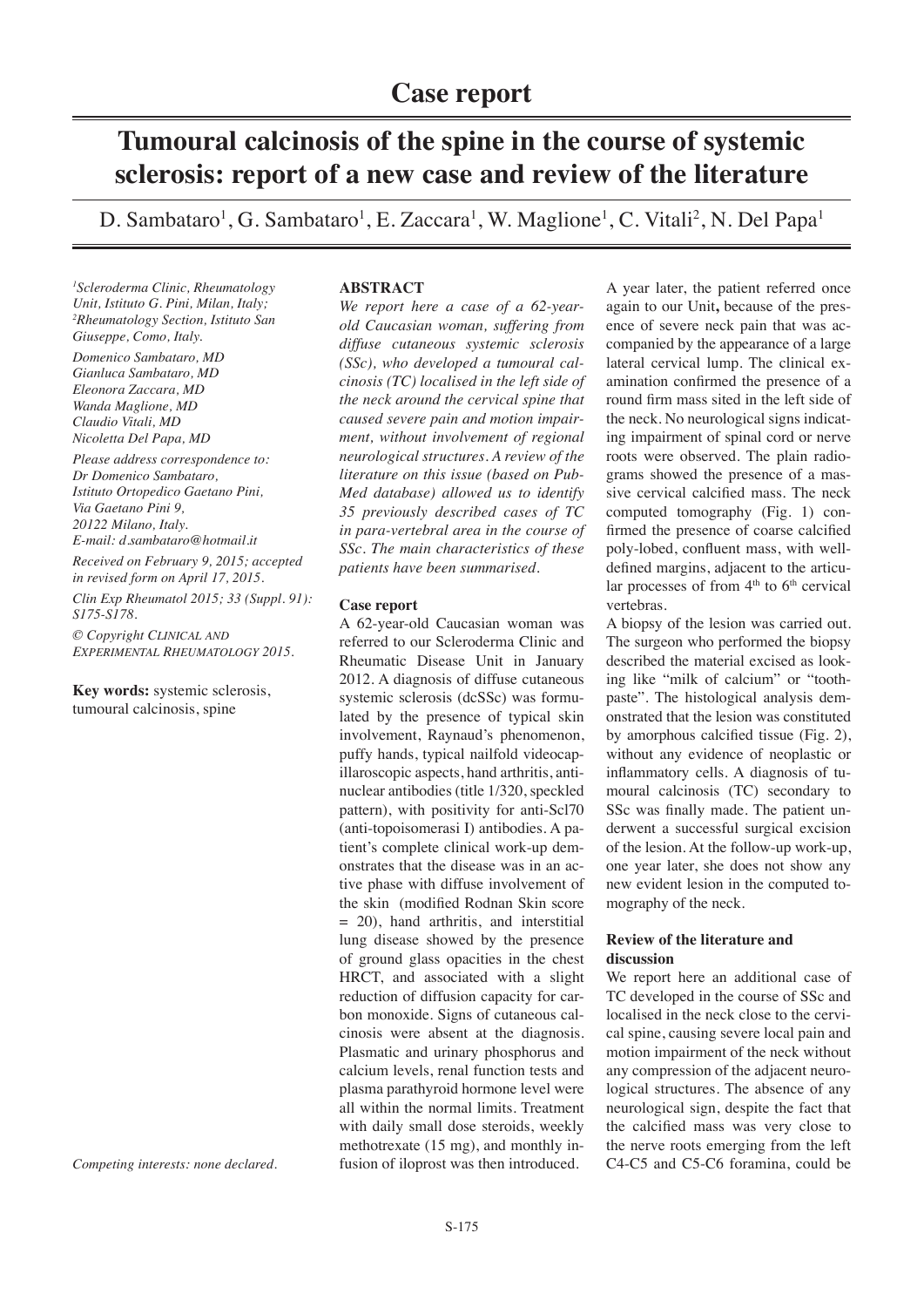explained with the consistency of the lesion content that was described as a toothpaste by the surgical operator, and so not dense enough to cause any damage of the near neurological structures and the consequent symptoms.

Calcinosis is often observed in patients with SSc, and namely in those suffering from the limited cutaneous (lc) variant of the disease (1). Its presence also characterises the SSc variant known as CREST syndrome (2), where C of the acronym stands for calcinosis. In most of the patients calcified areas are quite small and localised under the skin in characteristic areas such as distal phalanges, posterior surface of the elbow and anterior side of the knee, and more rarely in other sub-cutaneous areas of arms and legs (1).

The mechanisms of calcium deposition and tissue calcinosis are far from being completely clarified. It has been suggested that tissue hypoxia**,** due to reduced vascular perfusion caused by SSc-related micro-vascular bed impairment, may drive an inflammatory reaction, and namely an activation of macrophages, and an unbalanced local production of different soluble mediators that induces increased cellular calcium uptake with consequent cellular necrosis**,** and in many cases local accumulation of calcium (3). Similar mechanisms of tissue hypoxia may be responsible for bone resorption, with consequent formation of osteolytic areas that may be or not accompanied by calcium deposition in the surrounding soft tissues. Osteolysis is a well**-**known skeletal feature in SSc (4)**,** and acroosteolysis, with resorption of distal phalanges, is the most common presentation of this process, occurring in 40-80% of patients (5). However, other sites of the skeleton can be involved in the osteolytic process, including distal radius, ulna, ribs, mandible, distal clavicle and spine (6).

Larger calcification masses, defined as TC, are rarely observed in SSc, and have also been described in other autoimmune systemic diseases, such as systemic lupus, and mixed connective tissue disease. The pathological conditions where secondary TC has been reported are listed in Table I (7).



**Fig. 1.** Computed tomography of the patient's neck, showing in the left side a calcified poly-lobed, partly confluent mass, with well-defined margins, adjacent to the articular processes of the 4<sup>th</sup> and the 6<sup>th</sup> cervical vertebras, with an extension in the context of regional muscle floor, cranially, caudally, and laterally. The mass in its cranial extension had a transverse maximum diameter 29x33 mm, while it reached the largest transverse diameter (44x25 mm) at the level of the 5<sup>th</sup> cervical vertebra. The coarse ossification with lateral development was located in the context of the muscle bellies of spinalis colli, multifidus, and longissimus cervicis. The calcification caused partial commitment of the left C4-C5 and C5-C6 foramina.



**Fig. 2.** The histological picture (20x) of the biopsy material drawn from the lesion highlights only the presence of amorphous calcified material.

Taking into account only the TC localised near the spine, we performed a review of the literature using the search terms "tumoural calcinosis", "calcinosis", "cervical spine", "thoracic spine", "lumbar spine", "spine", and "systemic sclerosis (scleroderma)" in Pubmed® database. We considered the papers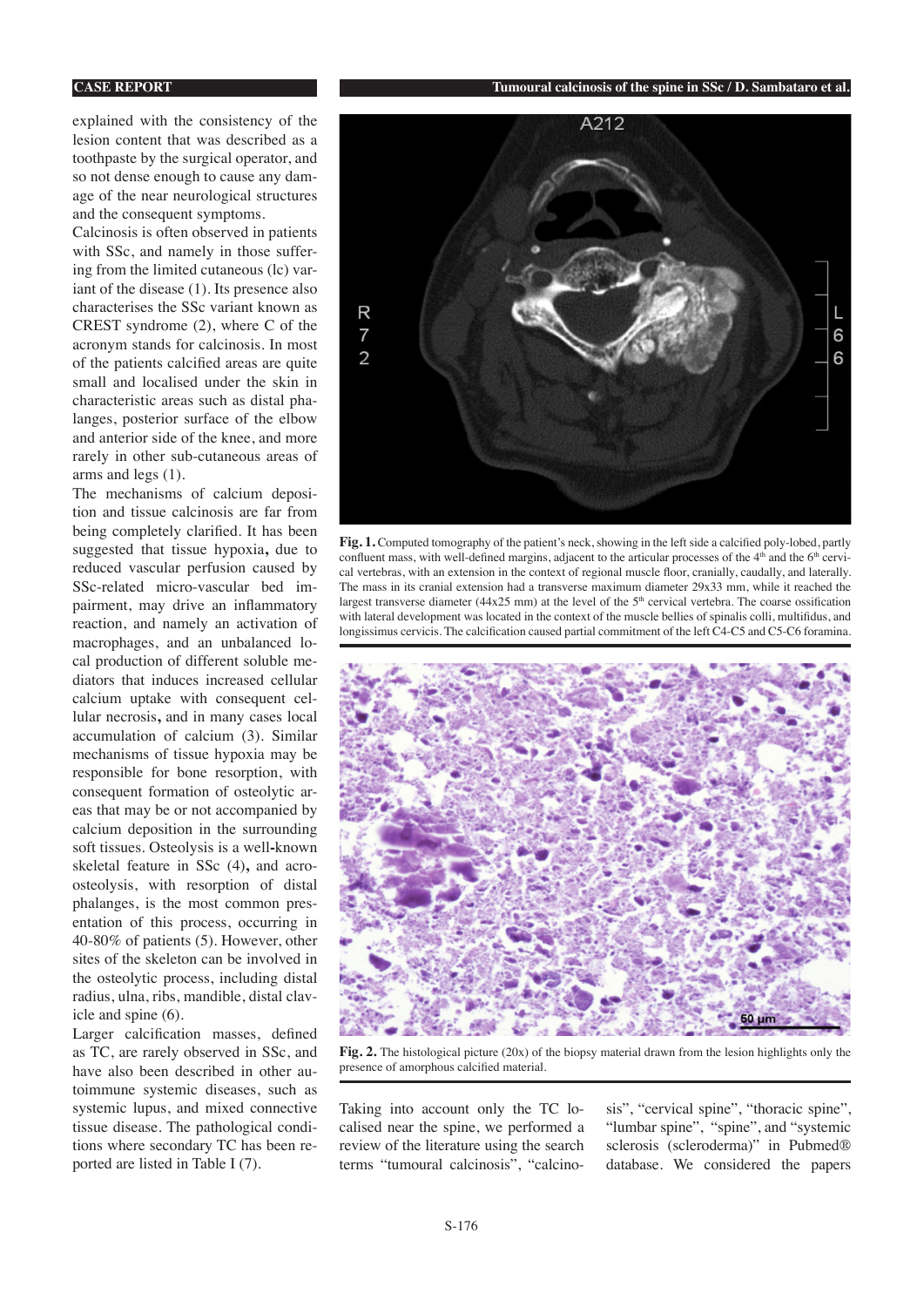### **Tumoural calcinosis of the spine in SSc / D. Sambataro et al. CASE REPORT CASE REPORT**

|             | Table I. Secondary forms of tumoural |  |  |
|-------------|--------------------------------------|--|--|
| calcinosis. |                                      |  |  |

| Neoplasias                                                                                                          |  |  |  |  |  |  |
|---------------------------------------------------------------------------------------------------------------------|--|--|--|--|--|--|
| Chronic renal failure                                                                                               |  |  |  |  |  |  |
| Primary hyperparathyroidism                                                                                         |  |  |  |  |  |  |
| Hypervitaminosis D                                                                                                  |  |  |  |  |  |  |
| Milk-alkali syndrome                                                                                                |  |  |  |  |  |  |
| Massive osteolysis                                                                                                  |  |  |  |  |  |  |
| Pseudoxanthoma elasticum                                                                                            |  |  |  |  |  |  |
| Connective tissue diseases<br>Systemic sclerosis<br>Systemic lupus erythematosus<br>Mixed connective tissue disease |  |  |  |  |  |  |

written in English, French and German. The main data**,** derived from the analysis of 35 case reports published since 1974**,** are summarised in Table II (8-36). The data collected from our literature review were not exhaustive since the

SSc variant that the patients have been suffering from is often not indicated in some reports, and as often there is no mention of the patients' age, or the disease duration. Apart from these limitations, it seems evident that TC of the spine is more frequent in dcSSc than in lcSSc, whilst the contrary is true for calcinosis at all (1). It is worth noting that the appearance of TC is more common in patients with quite long disease duration (mean 9.09 years, range 4–22 years), and with a rather advanced mean age (mean 58.5 years, range 12- 74). Only in one case (14) the onset of calcinosis anticipated the diagnosis of lcSSc. Moreover, Dray *et al.* (28) reported the unique case of spine TC in a 12-year-old girl, suffering from a SScmyositis overlap syndrome. In this case

**Table II.** Main data from the literature-derived case reports of TC of the spine in the course of SSc.

| Authors                 | Year  | Sex            | Age<br>(years) | Diagnosis | Years from<br>disease onset | Localisation   | Ref. |
|-------------------------|-------|----------------|----------------|-----------|-----------------------------|----------------|------|
| Haverbush TJ, et al.    | 1974  | $\mathbf{F}$   | 46             | Diffuse   | 9                           | $C3 - C5$      | (8)  |
| Meyer E, et al.         | 1987  | F              | 56             | Limited   | $\overline{7}$              | L <sub>5</sub> | (9)  |
| Walden CA, et al.       | 1990  | F              | 62             | <b>NA</b> | 14                          | T <sub>4</sub> | (10) |
| Bracard S, et al.       | 1991  | F              | 62             | Limited   | $\overline{7}$              | $C3 - C4$      | (11) |
| Schweitzer ME, et al.   | 1991  | F              | 65             | NA        | 10                          | $C3 - C6$      | (12) |
|                         |       | F              | 56             | <b>NA</b> | <b>NA</b>                   | $C3 - C5$      |      |
|                         |       | F              | <b>NA</b>      | <b>NA</b> | <b>NA</b>                   | $\mathcal{C}$  |      |
|                         |       | $\mathbf{F}$   | <b>NA</b>      | NA        | NA.                         | $\overline{C}$ |      |
| Arginteanu MS, et al.   | 1997  | F              | 65             | <b>NA</b> | 5                           | $C1 - C5$      | (13) |
| Ojemann JG, et al.      | 1997  | $\mathbf{F}$   | 52             | Limited   | $-1$                        | C              | (14) |
| Ward M, et al.          | 1997  | F              | 62             | Diffuse   | $\tau$                      | $C1 - C3$      | (15) |
|                         |       | $\overline{F}$ | 53             | Diffuse   | $\overline{4}$              | $L3 - L5$      |      |
| Manelfe C, et al.       | 1999  | $\overline{F}$ | 74             | Diffuse   | <b>NA</b>                   | $C3 - C4$      | (16) |
| Durant DM, et al.       | 2001  | M              | 48             | <b>NA</b> | <b>NA</b>                   | $C3 - C4$      | (17) |
| Van de Perre S, et al.  | 2003  | F              | 74             | NA        | NA                          | $C2 - C7$      | (18) |
| Olsen KM                | 2004  | F              | 75             | <b>NA</b> | <b>NA</b>                   | $C2 - C4$      | (19) |
| Lima IVS, et al.        | 2005  | F              | 51             | Diffuse   | 22                          | $C4 - T1$      | (20) |
| Shibuya S, et al.       | 2006  | F              | 49             | <b>NA</b> | $\tau$                      | $L3 - L4$      | (21) |
| Smucker JD              | 2006  | M              | 60             | <b>NA</b> | <b>NA</b>                   | $C1 - C2$      | (22) |
|                         |       | $\mathbf{F}$   | 59             | NA        | <b>NA</b>                   | $C2 - C5$      |      |
|                         |       | F              | 73             | NA        | <b>NA</b>                   | $C3 - C4$      |      |
| Teng AL, et al.         | 2006  | F              | 59             | Limited   | <b>NA</b>                   | $C3 - C6$      | (23) |
| Nagay Y, et al.         | 2008  | F              | 55             | Diffuse   | 8                           | L <sub>5</sub> | (24) |
| Tuy BE, et al.          | 2008  | F              | 50             | <b>NA</b> | $\overline{c}$              | $C2 - C3$      | (25) |
| Ogawa T, et al.         | 2009  | F              | 53             | Diffuse   | 10                          | $T4 - T8$      | (26) |
| Durant C, et al.        | 2011  | M              | 62             | Diffuse   | 3                           | $L4-S1$        | (27) |
| Dray N, et al.          | 2011  | $\mathbf{F}$   | 12             | <b>NA</b> | 12                          | $C7 - T9$      | (28) |
| Shoji A, et al.         | 20012 | F              | 34             | Diffuse   | 15                          | $C1 - C2$      | (29) |
| Weerakoon A, et al.     | 2011  | F              | $60\%$         | Limited   | 12                          | $L3 - L4$      | (30) |
| Bisson-Vaivre A, et al. | 2013  | F              | 72             | Diffuse   | 5                           | $C1 - C2$      | (31) |
| Bluett J, et al.        | 2013  | F              | 64             | Diffuse   | $\overline{7}$              | $C3 - C4$      | (32) |
| Daumas A, et al.        | 2013  | $\mathbf{F}$   | 60             | Diffuse   | 13                          | $C2 - C5$      | (33) |
| Onishi S, et al.        | 2013  | F              | 67             | <b>NA</b> | 10                          | $\mathcal{C}$  | (34) |
| Nakamura T, et al.      | 2014  | F              | 74             | Diffuse   | 10                          | C <sub>3</sub> | (35) |
| Zenone T, et al.        | 2014  | $\mathbf{F}$   | 66             | Limited   | 10                          | T              | (36) |

F: Female; M: Male; Diffuse - Limited: diffuse - limited cutaneous SSc; NA: Not Available; C: cervical; T: thoracic; L: lumbar spine.

a TC sited in the para-vertebral area, from the  $7<sup>th</sup>$  cervical to the  $9<sup>th</sup>$  thoracic vertebra**,** was incidentally observed in performing lung high-resolution CT scan.

Our case reflects the mean age of the series, but it differs as to an early onset of the lesion since it became evident 19 months after the disease onset, *i.e.* the first episode of Raynaud's phenomenon. The para-vertebral TC is more prevalent in females (32 cases *vs.* 3 in males), in agreement with the commonly reported difference in gender prevalence of SSc. The first case of male affected was reported by Durant *et al.* (17)**,** who performed a retrospective study on a large series of 21 cases of TC of the spine of different origin. This case and another male case reported by Smucker *et al.* (22) share the involvement of the cervical tract of the spine. In this second male case TC was associated with partial erosion of the vertebral arches and joint facets**,** which called for prompt surgery. In the third male case (27), the TC was localised at the low lumbar tract of the spine and was entrapping the right L4 and L5 nerve roots. The patient had severe abdominal pain, and just a plain radiography of the abdomen led to the discovery of the calcified mass.

As to the prevalent localisation of TC along the spine, the cervical tract of the spine was largely prevalent (26 cases) when compared to thoracic or lumbar parts (3 and 6 cases, respectively). All of the patients with neck involvement complained of local pain and/or limitation of motion. Nineteen out of the 35 patients with TC of the spine showed clear signs of spinal cord compression (14, 15, 29, 30) with Lhermitte's sign (13), weakness in the limbs (11, 20, 23, 26), radiculopathy (12, 21), motor (22) or sensitive dysfunction (8).

Apart from the cases with TC, less extended calcinosis along the spine appears to be more frequent. Ogawa *et al.* described, in a series of 41 patients with SSc where this aspect was specifically investigated on chest computed tomography (37). Out of them, 24 patients showed small calcifications close to the thoracic spine, but only 4 complained of associated neurological manifestations.